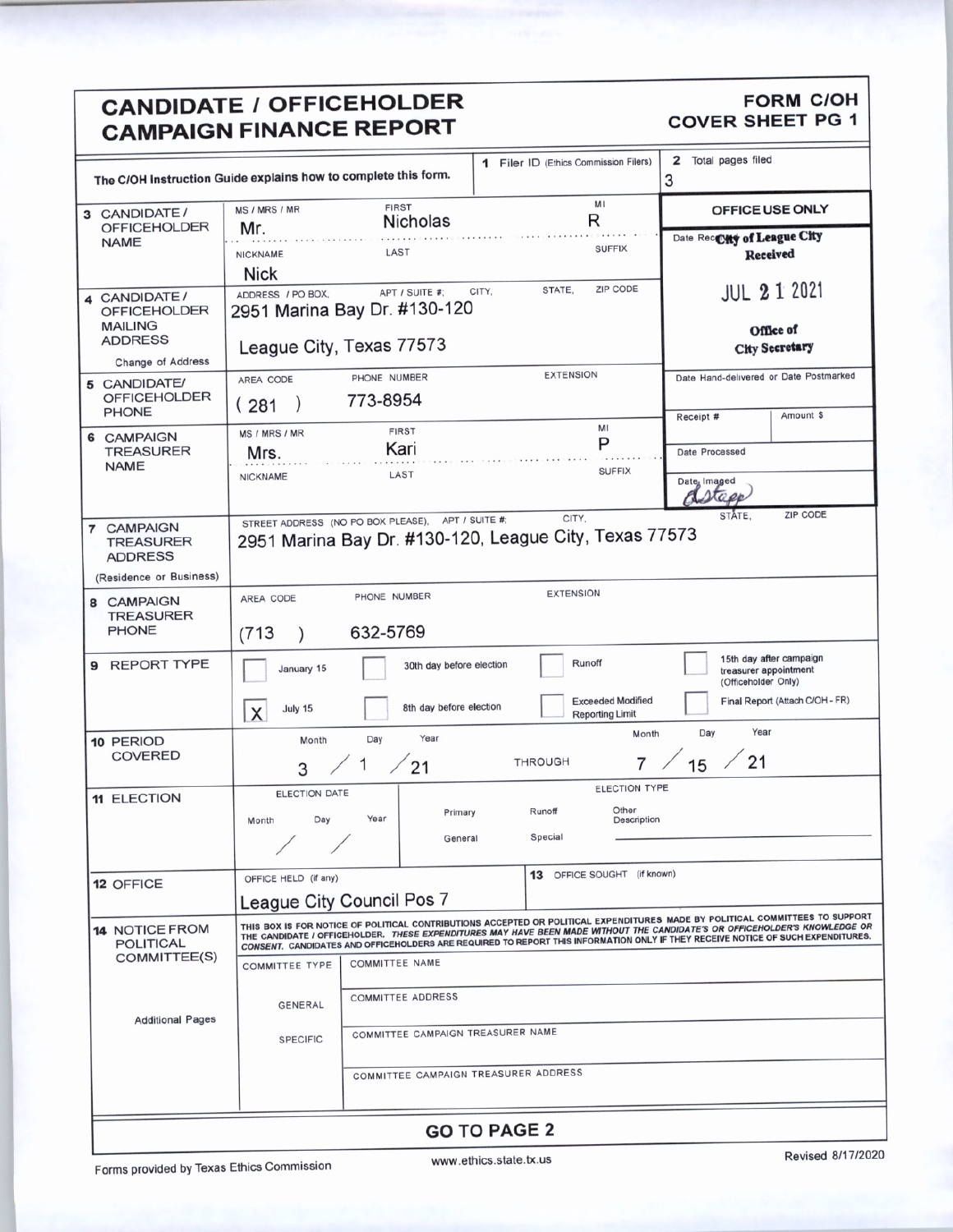## CANDIDATE / OFFICEHOLDER CAMPAIGN FINANCE REPORT

# COVER SHEET PG 2

| UMIVIT MIUITI II                         |                                                                                                                                                                                             |                 |                                                 |                                     |  |  |  |  |  |  |
|------------------------------------------|---------------------------------------------------------------------------------------------------------------------------------------------------------------------------------------------|-----------------|-------------------------------------------------|-------------------------------------|--|--|--|--|--|--|
| 15 C/OH NAME<br>Nicholas R. Long         |                                                                                                                                                                                             |                 | 16 Filer ID (Ethics Commission Filers)          |                                     |  |  |  |  |  |  |
| <b>17 CONTRIBUTION</b><br><b>TOTALS</b>  | TOTAL UNITEMIZED POLITICAL CONTRIBUTIONS (OTHER THAN<br>1.<br>PLEDGES, LOANS, OR GUARANTEES OF LOANS, OR<br>CONTRIBUTIONS MADE ELECTRONICALLY)                                              |                 | \$<br>$\mathbf 0$                               |                                     |  |  |  |  |  |  |
|                                          | <b>TOTAL POLITICAL CONTRIBUTIONS</b><br>2.<br>(OTHER THAN PLEDGES, LOANS, OR GUARANTEES OF LOANS)                                                                                           |                 | $\circ$ o                                       |                                     |  |  |  |  |  |  |
| <b>EXPENDITURE</b><br><b>TOTALS</b>      | TOTAL UNITEMIZED POLITICAL EXPENDITURE<br>3.                                                                                                                                                |                 | $\sqrt[6]{\bullet}$ 0                           |                                     |  |  |  |  |  |  |
|                                          | TOTAL POLITICAL EXPENDITURES<br>4.                                                                                                                                                          |                 | $\sigma$                                        |                                     |  |  |  |  |  |  |
| <b>CONTRIBUTION</b><br><b>BALANCE</b>    | TOTAL POLITICAL CONTRIBUTIONS MAINTAINED AS OF THE LAST DAY<br>5.<br>OF REPORTING PERIOD                                                                                                    |                 | $\bullet$ 0                                     |                                     |  |  |  |  |  |  |
| <b>OUTSTANDING</b><br><b>LOAN TOTALS</b> | TOTAL PRINCIPAL AMOUNT OF ALL OUTSTANDING LOANS AS OF THE<br>6.<br>LAST DAY OF THE REPORTING PERIOD                                                                                         |                 | \$<br>1103.04                                   |                                     |  |  |  |  |  |  |
| <b>18 SIGNATURE</b>                      | I swear, or affirm, under penalty of perjury, that the accompanying report is true and correct and includes all information<br>required to be reported by me under Title 15, Election Code. |                 |                                                 |                                     |  |  |  |  |  |  |
|                                          | Nicholas R. Long                                                                                                                                                                            |                 |                                                 |                                     |  |  |  |  |  |  |
|                                          |                                                                                                                                                                                             |                 | Signature of Candidate or Officeholder          |                                     |  |  |  |  |  |  |
|                                          |                                                                                                                                                                                             |                 |                                                 |                                     |  |  |  |  |  |  |
|                                          |                                                                                                                                                                                             |                 |                                                 |                                     |  |  |  |  |  |  |
|                                          | Please complete either option below:                                                                                                                                                        |                 |                                                 |                                     |  |  |  |  |  |  |
|                                          |                                                                                                                                                                                             |                 |                                                 |                                     |  |  |  |  |  |  |
|                                          |                                                                                                                                                                                             |                 |                                                 |                                     |  |  |  |  |  |  |
|                                          |                                                                                                                                                                                             |                 |                                                 |                                     |  |  |  |  |  |  |
| (1) Affidavit                            |                                                                                                                                                                                             |                 |                                                 |                                     |  |  |  |  |  |  |
|                                          |                                                                                                                                                                                             |                 |                                                 |                                     |  |  |  |  |  |  |
|                                          |                                                                                                                                                                                             |                 |                                                 |                                     |  |  |  |  |  |  |
| NOTARY STAMP / SEAL                      |                                                                                                                                                                                             |                 |                                                 |                                     |  |  |  |  |  |  |
|                                          |                                                                                                                                                                                             | this the $\_\_$ | day of                                          |                                     |  |  |  |  |  |  |
|                                          | 20 __________, to certify which, witness my hand and seal of office.                                                                                                                        |                 |                                                 |                                     |  |  |  |  |  |  |
| Signature of officer administering oath  | Printed name of officer administering oath                                                                                                                                                  |                 |                                                 | Title of officer administering oath |  |  |  |  |  |  |
|                                          | OR                                                                                                                                                                                          |                 |                                                 |                                     |  |  |  |  |  |  |
| (2) Unsworn Declaration                  |                                                                                                                                                                                             |                 |                                                 |                                     |  |  |  |  |  |  |
| My name is <b>Nicholas R. Long</b>       | and my date of birth is $1-7-83$                                                                                                                                                            |                 |                                                 |                                     |  |  |  |  |  |  |
|                                          | My address is 919 Davis Road, League City, Texas 77573                                                                                                                                      |                 |                                                 |                                     |  |  |  |  |  |  |
|                                          | (city)<br>(street)                                                                                                                                                                          | (state)         | (zip code)                                      | (country)                           |  |  |  |  |  |  |
|                                          | Executed in Galveston County, State of Texas , on the 16 day of July day of Texas  Acholas R.                                                                                               |                 | $\frac{20}{(year)}$                             |                                     |  |  |  |  |  |  |
|                                          |                                                                                                                                                                                             |                 |                                                 |                                     |  |  |  |  |  |  |
|                                          |                                                                                                                                                                                             |                 | Signature of Candidate/Officeholder (Declarant) |                                     |  |  |  |  |  |  |

Revised 8/17/2020